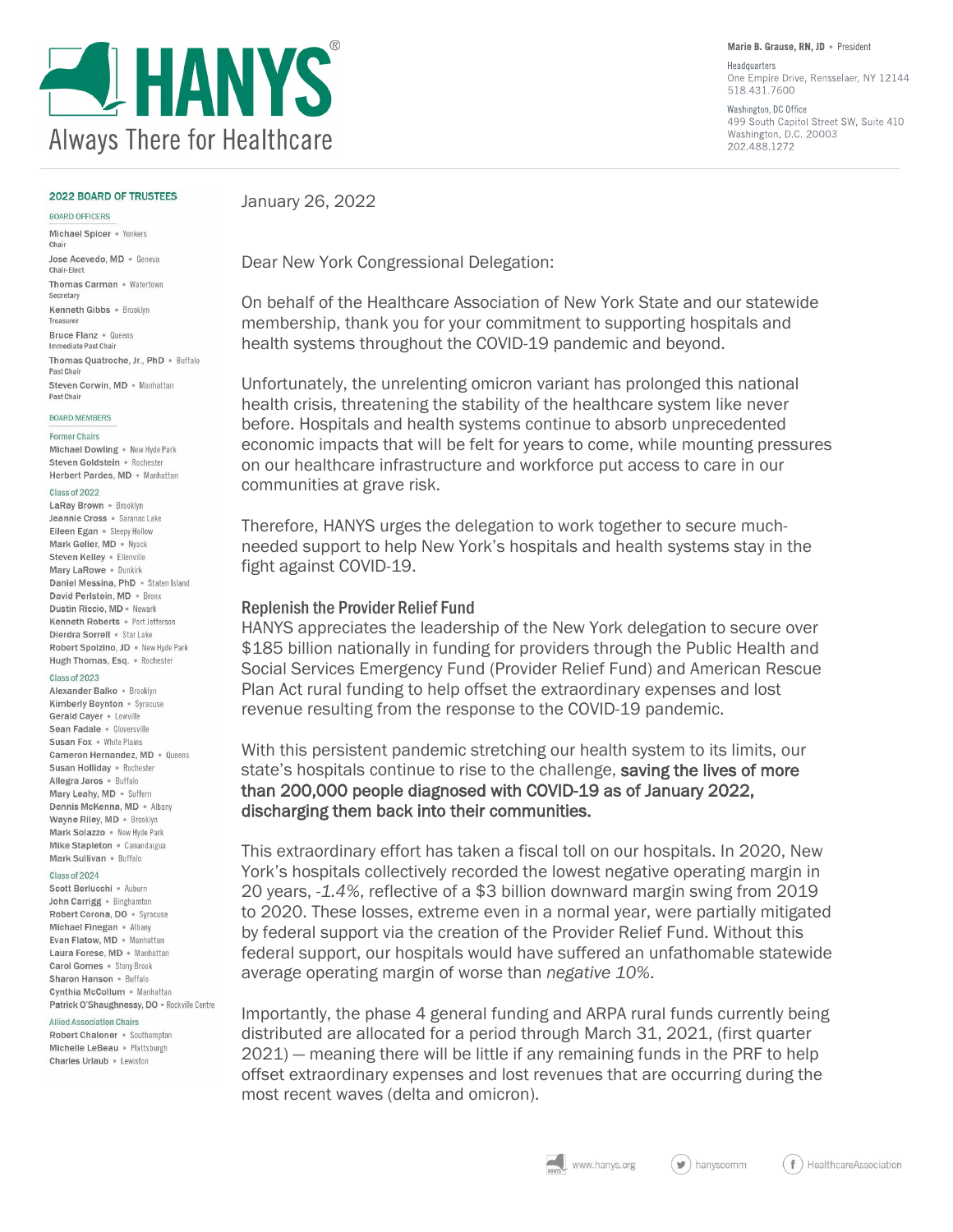Nationally, the seven-day average in COVID-19 cases per day spiked more than 1,100% to over 800,000 between April 1, 2021 and the most recent case peak on Jan. 14, 2022.

Hospitalizations followed a similar trend, with the seven-day average spiking 290% to about 159,000 between April 1 and the hospitalization peak on Jan. 20.

To manage the increased patient surges, hospitals once again have had to cancel elective surgeries and pay substantial increased costs for staff and materials. These numbers indicate that the financial need of providers from the COVID-19 response is not diminishing at the same rate as the existing PRF.

Moreover, hospitals continue to need as much flexibility as possible to use these funds to adapt to the ongoing pandemic, which will likely extend beyond the end of the year — the current deadline for hospitals and health systems to use their funds.

HANYS urges Congress to provide \$25 billion in additional funding in the PRF to support the ongoing and evolving challenges facing hospitals and health systems in New York and across the nation as a result of the COVID-19 pandemic's latest delta and omicron variants.

HANYS also urges Congress to pass the Provider Relief Fund Improvement Act (H.R. 5963), which would allow hospitals and health systems to quickly access any remaining funds from the PRF and would give them more flexibility in how and when the funds can be used.

## Extend Medicare sequestration relief

HANYS appreciates that Congress acted in December on a bipartisan basis to halt harmful and imminent Medicare cuts to hospitals and physicians by eliminating a 2% Medicare sequestration reduction, delaying implementation of over \$130 million in cuts for New York hospitals.

HANYS has long argued that sequestration cuts have no policy basis and further lower provider reimbursement from a payer that already does not cover the cost of care; Medicare currently pays just 90 cents for each dollar of care provided in New York.

Medicare cuts to providers of this magnitude are not acceptable any time, let alone while they continue to manage the COVID-19 pandemic and severe, systemic workforce challenges.

# HANYS urges Congress to extend the Medicare sequester relief until the end of the COVID-19 public health emergency or Dec. 31, 2022, whichever is later.

### Delay repayment of Medicare Accelerated and Advance Payments

The Medicare Accelerated and Advance Payments Programs have served as a critical lifeline to hospitals and health systems across New York state, providing crucial funding to support those treating patients on the front lines of the pandemic, build new sites of care to minimize the spread of the virus, and purchase ventilators, drugs and supplies to care for the critically ill.

HANYS appreciates that in recognition of the persistent challenges facing healthcare providers due to the ongoing COVID-19 pandemic, both the Centers for Medicare and Medicaid Services and Congress made changes to the terms of the existing Accelerated and Advance Payments Programs to provide additional benefits and flexibilities. Subsequently, Congress amended the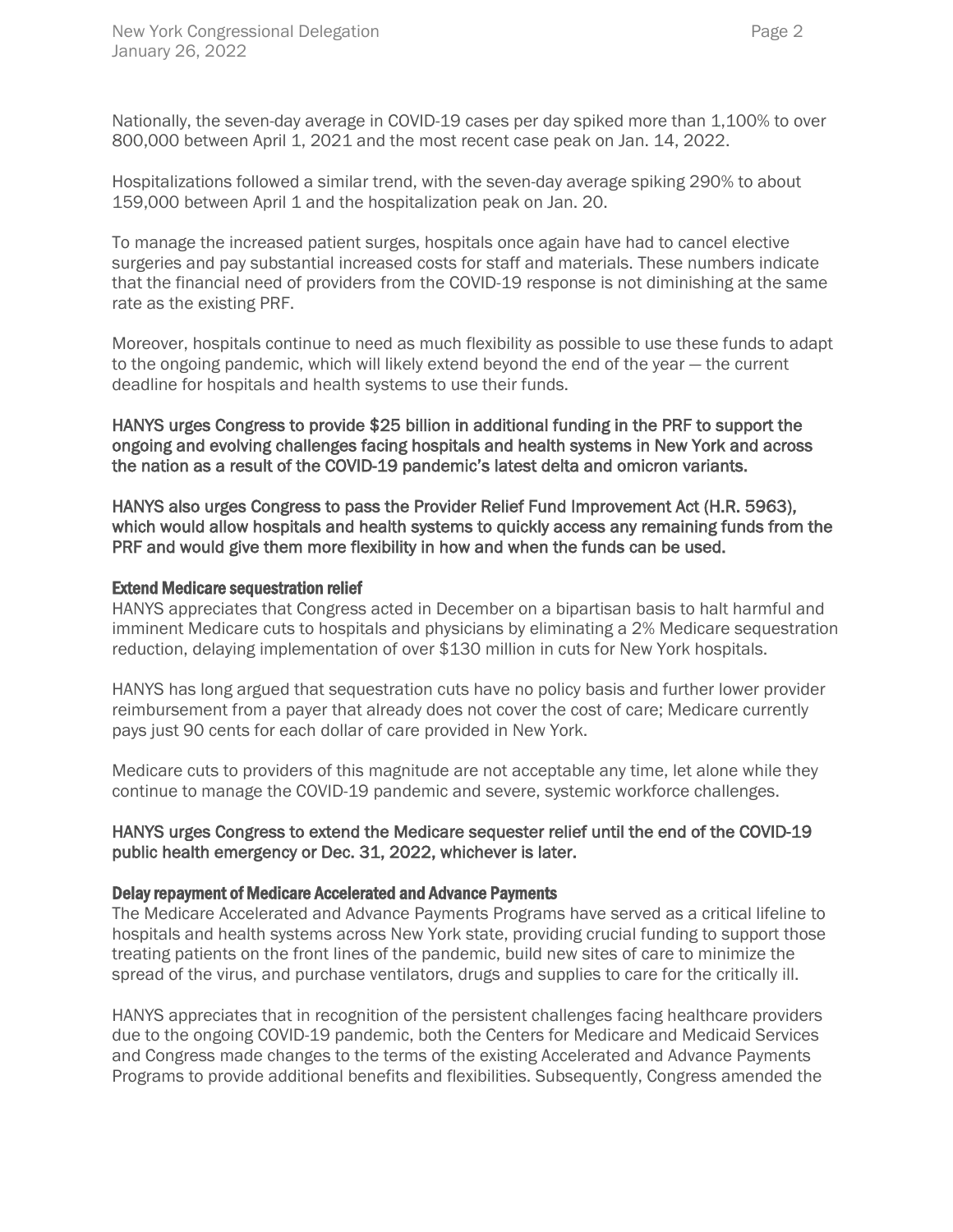repayment terms for all providers and suppliers who requested and received Accelerated and Advance Payments during the COVID-19 public health emergency.

However, the terms to repay these funds will result in a significant reduction in Medicare reimbursement, placing hospitals and health systems in financial jeopardy while they work to recover from this unprecedented pandemic.

# HANYS urges Congress to suspend repayments for six months and allow for recoupment after the repayment suspension at 25% of Medicare claims payments for the following 12 months.

# Modify the harmful Medicaid Disproportionate Share Hospital cap policy

Section 203 of Title II addressing Medicaid extenders in the Consolidated Appropriations Act of 2021 changed how hospital-specific Medicaid DSH funding caps (the maximum amount of Medicaid DSH funding a hospital can receive) are calculated.

This new policy severely impacts access to essential federal supplemental support for many of New York's public safety-net hospitals that care for the highest share of low-income and uninsured individuals in the state. Effective October 2021, [Section 203](https://www.hanys.org/fetch/?file=/government_affairs/federal/2021-04_section_203_whitepaper.pdf) disallows Medicaid dualeligible enrollees (people eligible for both Medicaid and Medicare or other third-party payers) from DSH cap calculations, removing from consideration services that hospitals often provide at a financial loss.

HANYS estimates that this policy change will result in more than \$270 million in losses annually for at least nine public hospitals in New York, with other non-public hospitals at risk of DSH funding losses. As the DSH program is intended to help mitigate hospital losses for treating indigent patients, it is wrong to enact a policy counter to that goal, particularly during the COVID-19 pandemic.

# HANYS urges Congress to work on a bipartisan basis to amend Sec. 203 and allow hospitals the flexibility to include payment shortfalls for services provided to all Medicaid dually-eligible patients in their DSH cap calculations.

# Protect 340B eligibility

In response to the COVID-19 pandemic, elective procedures were halted to contain the spread of the virus and many New Yorkers have avoided seeking non-urgent healthcare services.

As a result, Medicaid patient volume has decreased and compromised hospital eligibility to participate in the 340B Drug Pricing Program. Loss of eligibility would deprive these safety net providers of critical 340B savings that are used to provide affordable drugs and more comprehensive healthcare services to vulnerable patients, putting hospitals and their patients at risk of both financial losses as well as losing access to affordable lifesaving drugs. Sadly, at least one hospital in New York state has already lost access to the 340B program, and more could face this devastating reality as future cost reports are filed.

# HANYS urges Congress to pass H.R. 3203/S. 773 to hold 340B hospitals harmless in their recertification of eligibility until the COVID-19 pandemic subsides and patient volumes return to traditional levels.